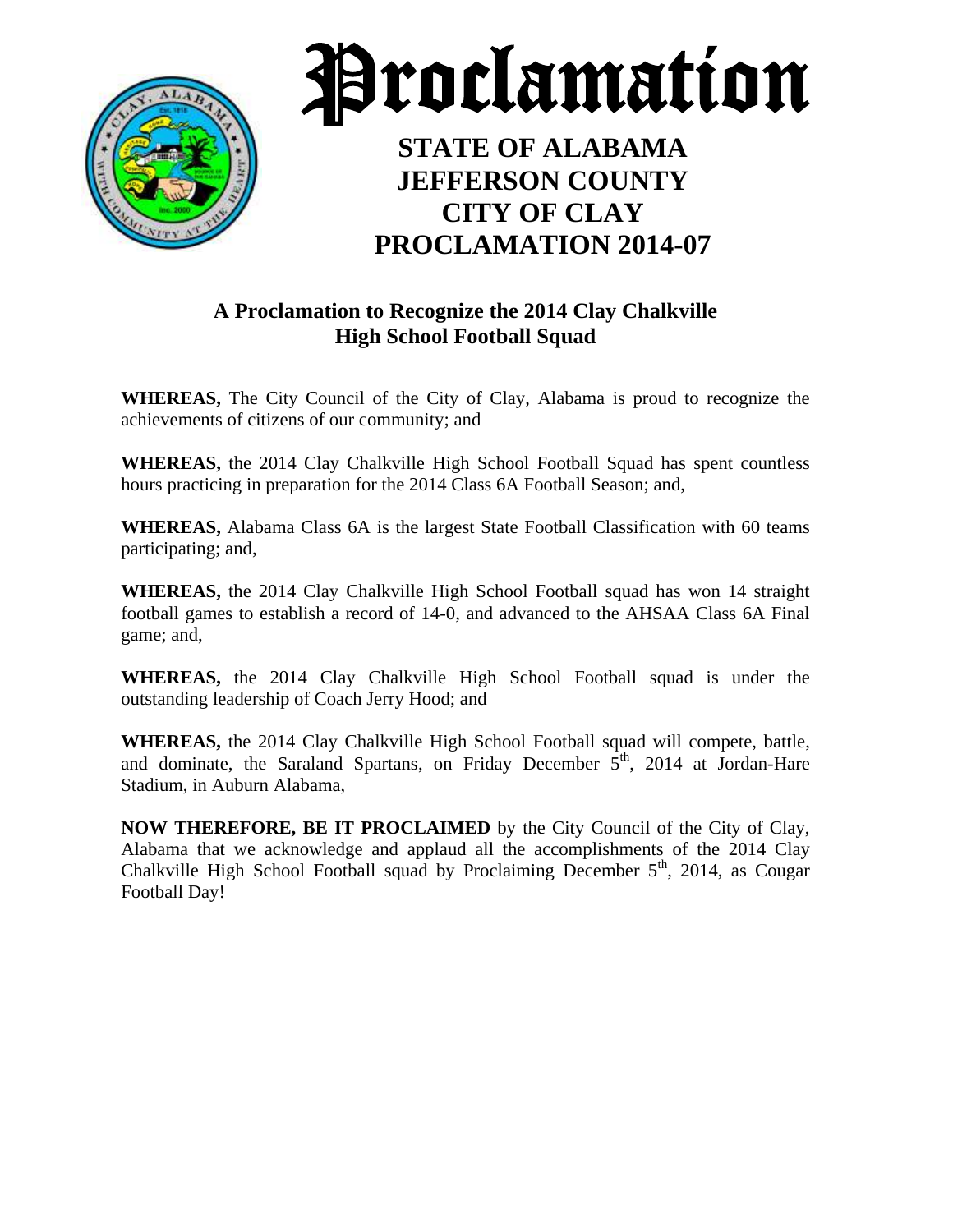



# **STATE OF ALABAMA JEFFERSON COUNTY CITY OF CLAY PROCLAMATION 2014-07**

#### **A Proclamation to Recognize the 2014 Clay Chalkville High School Football Squad Continued**

**ADOPTED AND APPROVED,** this 1st Day of December, 2014.

**\_\_\_\_\_\_\_\_\_\_\_\_\_\_\_\_ \_\_\_\_\_\_\_\_\_\_\_\_\_\_\_\_\_\_\_\_ \_\_\_\_\_\_\_\_\_\_\_\_\_\_\_\_\_\_**

**Ricky Baker Bo Johnson Becky Johnson Councilor Councilor Councilor**

**\_\_\_\_\_\_\_\_\_\_\_\_\_\_\_\_\_ \_\_\_\_\_\_\_\_\_\_\_\_\_\_\_\_\_\_\_\_ \_\_\_\_\_\_\_\_\_\_\_\_\_\_\_\_\_\_\_**

**Councilor Councilor Mayor**

**Kevin Small Ben Thackerson Charles Webster** 

 **\_\_\_\_\_\_\_\_\_\_\_\_\_ Ronnie Dixon City Manager**